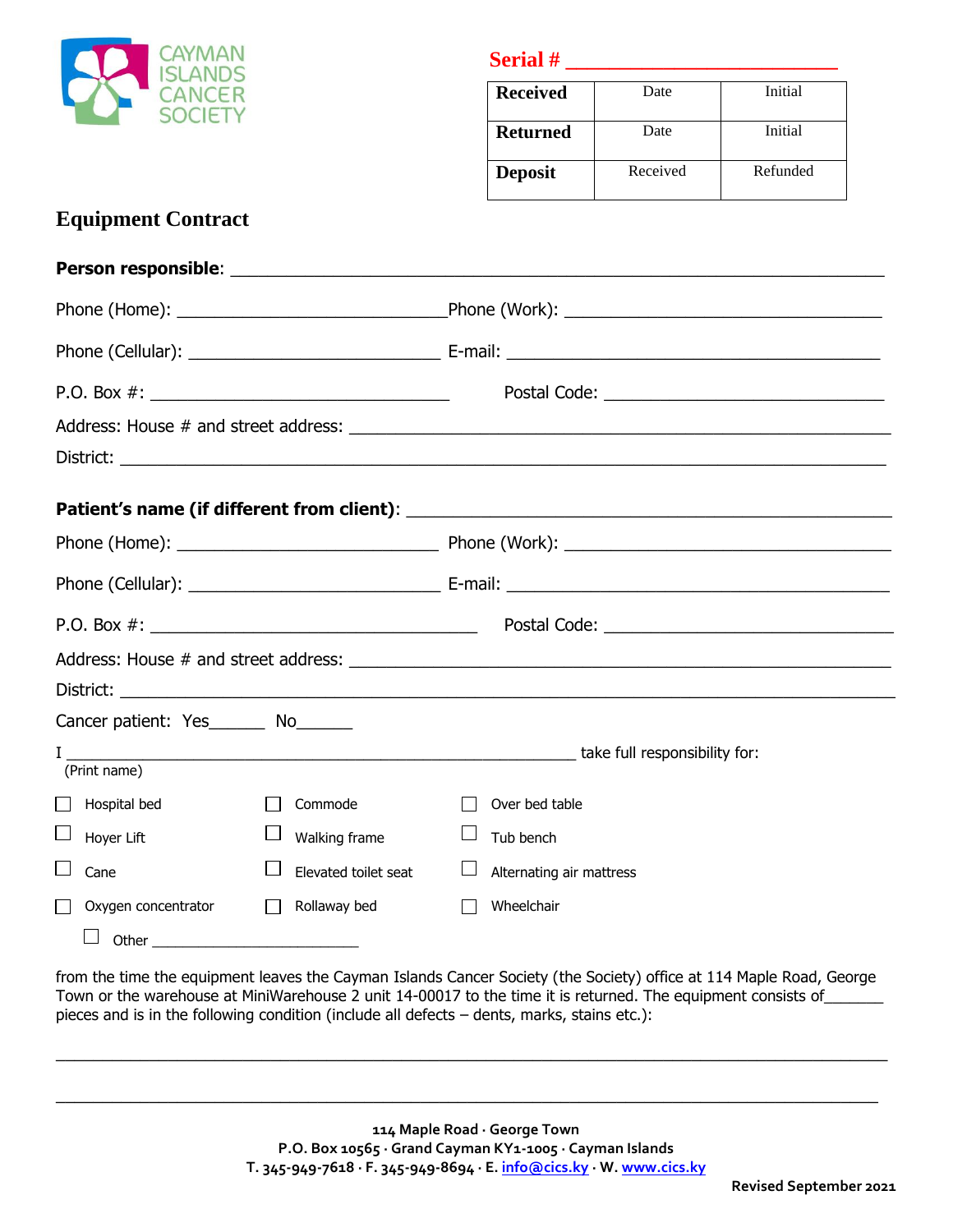I agree to return the equipment cleaned and in the same condition in which I received it to a Cancer Society Representative only and not to be left outside at anytime unattended.

This equipment is required from equitime and the until the resolution of the extended beyond this time with the agreement of the client and the Society.

There is a refundable security deposit of CI\$100 for beds, Hoyer lift and oxygen concentrator, CI\$50.00 for wheelchairs and CI\$25 for each and every other piece of equipment. This fee will be refunded in full upon the return of all parts of equipment and in good and working condition. If any damages occur while in use, you may be held responsible for any and all damages and your security deposit will be withheld. If further repair cost is needed; you may be held responsible for any further charges outside of the security deposit.

In addition to the security deposit there is a rental fee for the use of the equipment and the fee for each type of equipment is as laid out in the schedule at the bottom of this page. This equipment is rented on a MONTHLY basis and fees are payable in advance. It is a condition of this agreement that should a client with cancer require this equipment the Society can recall it with 48 hours notice if leased to a non-cancer client. All unused rental fees will be repaid to the client and the security deposit will be refunded provided the equipment is returned in good repair. Should there be outstanding rental fees due, these will be deducted from the deposit. The responsible person agrees to contact the Cancer Society when the equipment is no longer needed.

| Signed: |  |
|---------|--|

(Client or Person Responsible)

Date:  $\Box$ 

 $S$ igned:  $\Box$ 

(C.I.C.S. Representative)

## **Monthly Rental Fee Schedule**

| Type of Equipment    | Refundable Deposit | Monthly Rental Fee |
|----------------------|--------------------|--------------------|
| Hospital Bed         | CI\$100.00         | CI\$50.00          |
| Hoyer Lift           | CI\$100.00         | CI\$50.00          |
| Oxygen Concentrator  | CI\$100.00         | CI\$50.00          |
| Wheelchair           | CI\$50.00          | CI\$25.00          |
| Commode              | CI\$25.00          | CI\$10.00          |
| <b>Walking Frame</b> | CI\$25.00          | CI\$10.00          |
| Crutches             | CI\$25.00          | CI\$10.00          |
| <b>Red Rail</b>      | CI\$25.00          | CI\$10.00          |
| Over Bed Table       | CI\$25.00          | CI\$10.00          |

**114 Maple Road · George Town P.O. Box 10565 · Grand Cayman KY1-1005 · Cayman Islands T. 345-949-7618 · F. 345-949-8694 · E[. info@cics.ky](mailto:info@cics.ky) · W[. www.cics.ky](http://www.cics.ky/)**